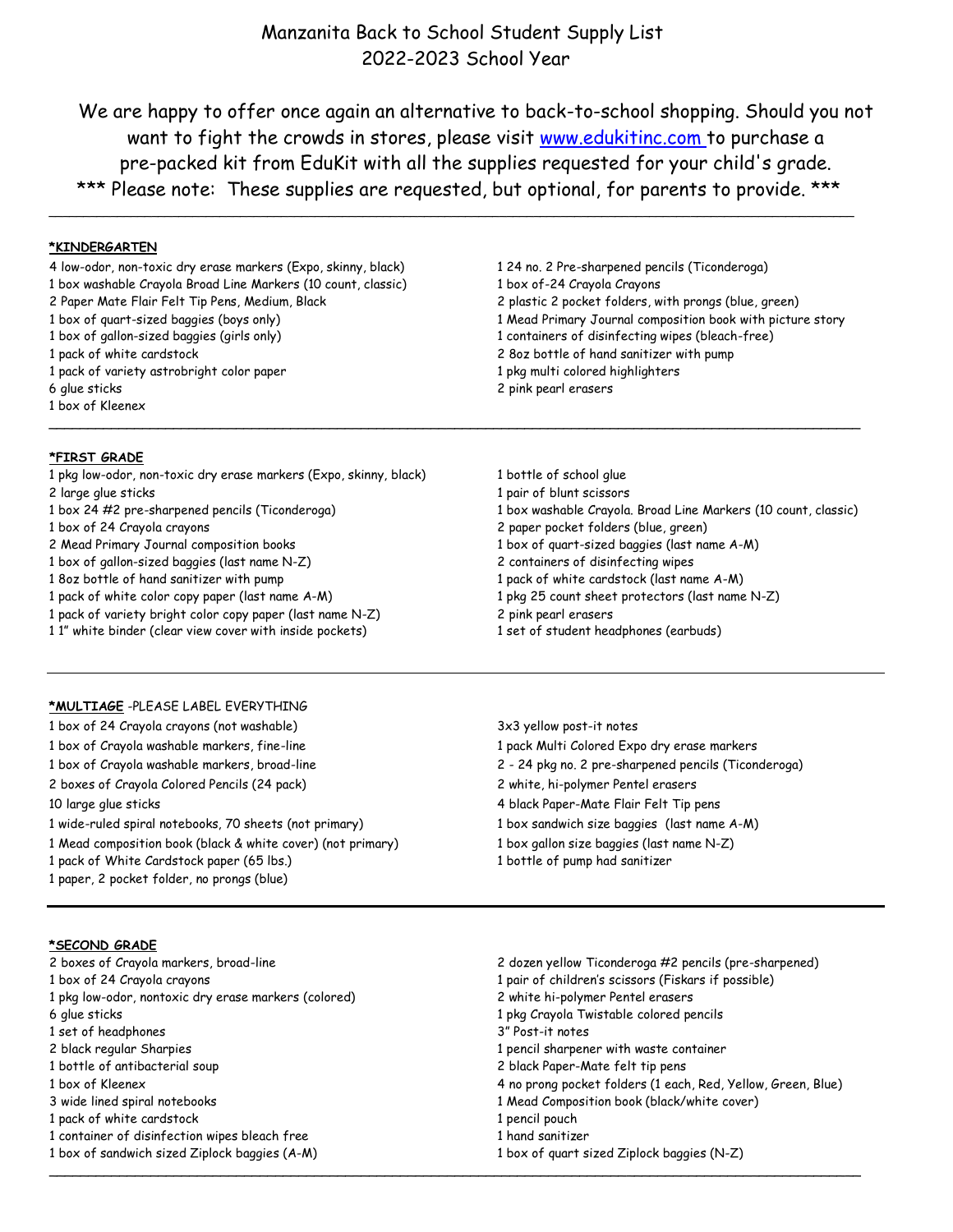### **\*THIRD GRADE**

|                                                           | ** Recorder for Music Class ** (not available through EduKit) Recommended Brands Yamaha, Angel or Canto |
|-----------------------------------------------------------|---------------------------------------------------------------------------------------------------------|
| Pencil box (or larger pencil pouch)                       | 1 set of earbuds                                                                                        |
| 15" or 7" pointed tip student scissors                    | 1 pack of 12 sharpened pencils                                                                          |
| Handheld Sharpener                                        | 4 Expo dry erase markers                                                                                |
| 2 large Pentel Hi-Polymer erasers                         | 5 Elmer's all-purpose glue sticks                                                                       |
| 1 box of Twistable colored pencils                        | 4 Paper Mate Flair Pens, medium point, black                                                            |
| 2 skinny highlighters                                     | 1 pkg 3x3 Post-Its                                                                                      |
| 3 Mead composition books                                  | 3 2 pocket plastic folders (1 each red, blue, green)                                                    |
| 1 orange plastic pocket folder with prongs (for homework) | 1" 3-ring binder with clear cover pockets                                                               |
| Colored paper (pastel or neon)                            | Surface wipes, bleach free                                                                              |
| By Last Name                                              |                                                                                                         |
| White cardstock (A-M)                                     | Colored cardstock (N-Z)                                                                                 |
| Bottle of soap (A-M)                                      | Hand sanitizer (N-Z)                                                                                    |

\_\_\_\_\_\_\_\_\_\_\_\_\_\_\_\_\_\_\_\_\_\_\_\_\_\_\_\_\_\_\_\_\_\_\_\_\_\_\_\_\_\_\_\_\_\_\_\_\_\_\_\_\_\_\_\_\_\_\_\_\_\_\_\_\_\_\_\_\_\_\_\_\_\_\_\_\_\_\_\_\_\_\_\_\_\_\_\_\_\_\_\_\_\_\_\_\_\_\_\_\_\_

\_\_\_\_\_\_\_\_\_\_\_\_\_\_\_\_\_\_\_\_\_\_\_\_\_\_\_\_\_\_\_\_\_\_\_\_\_\_\_\_\_\_\_\_\_\_\_\_\_\_\_\_\_\_\_\_\_\_\_\_\_\_\_\_\_\_\_\_\_\_\_\_\_\_\_\_\_\_\_\_\_\_\_\_\_\_\_\_\_\_\_\_\_\_\_\_\_\_\_\_\_\_

### **\*FOURTH GRADE**

1 Accordion Folders (expandable file-5 pocket) 1 blue 2-pocket folder w/ prongs 1 blue wide-ruled single subject notebooks 3 wide ruled composition books 1 set of earbuds 4 glue sticks 1 5" or 7" pointed tip student scissors 2 large boxes of Kleenex 2 Pink Pearl erasers or white Pentel erasers 1 pkg of 3"x5" lined index cards 12 pack sharpened Ticonderoga pencils 1 pkg Crayola markers (10 count thin) 1 pkg pre-sharpened colored pencils (24 count) 2 EXPO dry erase markers **By Last Name** (A-K) 1 pack single colored copy paper (pastel or neon) (L-Z) 1 pack single color cardstock (white) (A-K) 1 box of quart sized Ziploc bags (L-Z) 1 box of gallon sized Ziplock bags

### **\*FIFTH GRADE**

1 pair of earbuds 3 composition notebooks 48 sharpened #2 pencils Soft Zippered Pencil Pouch 1 pkg. lined notebook paper 1 glue stick 2 Pkg of Dry-Erase markers 1 pack Highlighters 1 pack Highlighters Black or colored Sharpies 2 Pink Pearl erasers 1 pkg. colored markers Ziplock bags (all sizes) 1 pkg. colored pencils 2 3-prong pocket folder2 1 pack colored copy paper (pastel or neon) 1 box of Kleenex **Scissors** 

### \*SPANISH \*PLEASE BRING ALL SPANISH MATERIALS TO ROOMS 22 & 23 – THANK YOU!

\_\_\_\_\_\_\_\_\_\_\_\_\_\_\_\_\_\_\_\_\_\_\_\_\_\_\_\_\_\_\_\_\_\_\_\_\_\_\_\_\_\_\_\_\_\_\_\_\_\_\_\_\_\_\_\_\_\_\_\_\_\_\_\_\_\_\_\_\_\_\_\_\_\_\_\_\_\_

- 
- 
- 1 box of crayons (24 Crayola) 6 glue sticks
- 1 tub of disinfecting wipes (bleach free) 1 Box of crayons (24 Crayola)
- 

## **Multi-Age Grade 2**

- 1 Mead Composition Book/Black and White (write name) 1 Mead Composition Book /Black and White (write name)
- 1 dozen Yellow Ticonderoga Pencils #2 1 box of No 2 pencils-Ticonderoga
- 2 packets of reward stickers 1 package of cardstock paper
- 
- 

### **Kinder Grade 1**

- 6 glue sticks 1 Mead Composition board/Black & White (write name)
- 1 box of Kleenex 1 Box of no.2 pencils
	-
	-
- 1 package of reward stickers 1 tub of disinfectant wipes (bleach free)

- 
- 
- 
- 1 box of crayons (24 Crayola) 1 box of crayons (24 Crayola)
- 1 bottle of hand sanitizer 1 bottle of antibacterial hand soap